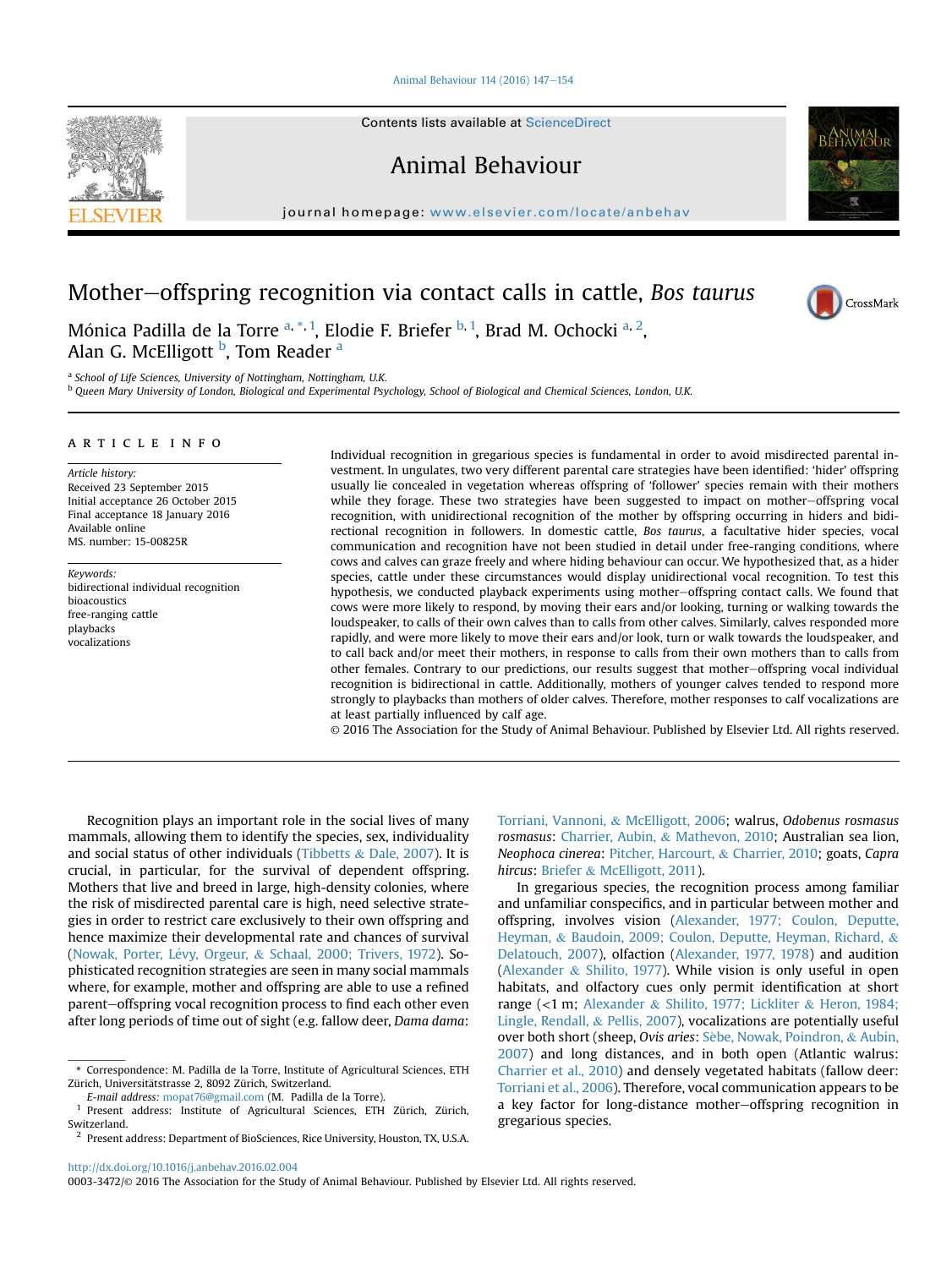Ungulates give birth to precocial offspring that are morphologically well developed, and potentially able to follow their mother shortly after birth [\(Broad, Curley,](#page-6-0) & [Kaverne, 2006](#page-6-0)). Newborns show rapid development of interindividual recognition, and mothers usually care exclusively for their own young ([Nowak et al.,](#page-7-0) [2000](#page-7-0)). Two main strategies for avoiding predators in the first few weeks of life have been observed in ungulate newborns: 'hiding' and 'following' [\(Fisher, Blomberg,](#page-7-0) & [Owens, 2002; Lent, 1974\)](#page-7-0). Hider offspring do not follow their mothers and spend most of their time hidden and silent in vegetation in order to avoid potential predators. Mothers usually forage at least 100 m away from their offspring's hiding place and return intermittently to nurse the offspring. Because hider offspring have sedentary habits and mothers bring milk to their offspring, energetic expenditure for them is minimal and they grow quickly ([Fisher et al., 2002](#page-7-0)). By contrast, follower offspring are able to follow their mothers and therefore they rely on maternal and group defence to avoid predators. Follower offspring are potentially able to suckle more often because they spend most of the time near their mothers [\(Fisher](#page-7-0) [et al., 2002; Jensen, 2001; Lent, 1974](#page-7-0)).

It is possible that the hiding and following strategies may have affected the vocal recognition process between mothers and offspring, because of the large differences in the way that they interact (rate and duration of interactions), as well as in the way they initiate interactions during the first weeks of life. To initiate nursing bouts, females of hider species remember the approximate locations of their hidden offspring ([Lent, 1974; Torriani et al., 2006\)](#page-7-0), and we might therefore expect that there is little selection pressure on offspring to produce individualized calls or on the mother to identify her offspring's calls. Additionally, offspring mainly stay silent to avoid detection by predators. However, to nurse, offspring should be able to identify their own mother by her calls in order to avoid leaving their hiding place, and unnecessarily exposing themselves to predation risk, in response to calls from adult females other than their mother. Therefore, hider species are expected to display low vocal individuality in newborn offspring and strong individuality in mother calls, as well as a unidirectional recognition process of mothers by offspring, at least in the early stages of the offspring's life (while they hide; [Torriani et al., 2006\)](#page-7-0). By contrast, follower species live surrounded by many conspecifics ([Fisher et al., 2002; Jensen, 2001; Lent, 1974\)](#page-7-0). Consequently, development of strong vocal individuality in both mothers and offspring is predicted, in order to avoid misdirected maternal care (e.g. sheep; Sèbe et al., 2007; reindeer, Rangifer tarandus: [Espmark,](#page-7-0) [1971\)](#page-7-0).

Cattle are a facultative hider species; when calves are artificially provided with high vegetation, they spend time using it for concealment, suggesting that the absence of hiding behaviour in domesticated cattle may largely be a result of the lack of cover ([Bouissou, Boissy, Le Neindre,](#page-6-0) & [Veissier, 2001; Jensen, 2001; von](#page-6-0) [Keyserlingk](#page-6-0) & [Weary, 2007; Langbein](#page-6-0) & [Raasch, 2000; Watts](#page-6-0) & [Stookey, 2000](#page-6-0)). Isolation to give birth is an important preliminary step in the formation of the mother-offspring bond, because it protects the dyad from disturbances by other cows and predators, and facilitates early interactions without interference ([Tucker,](#page-7-0) [2009](#page-7-0)). The modern artificial environment in farms is likely to suppress or alter much maternal behaviour in domestic cattle. Despite this, a preference for isolation and a semblance of territo-riality for a small area are still evident [\(Arave](#page-6-0)  $\&$  [Albright, 1981](#page-6-0)).

Playback studies in cattle have shown that calves are able to identify their own mother's vocalizations (Barfi[eld, Tang-Martinez,](#page-6-0) & [Trainer, 1994; Marchant-Forde, Marchant-Forde,](#page-6-0) & [Weary, 2002\)](#page-6-0). However, there has been no definitive test of maternal recognition of calf vocalizations. One study reported that dairy cows display a poor ability to respond preferentially to their own calves' calls ([Marchant-Forde et al., 2002\)](#page-7-0), but this evidence comes from experiments conducted in the artificial conditions of a dairy farm. In [Marchant-Forde et al.'s \(2002\)](#page-7-0) study, mothers were separated from their calves within 24 h of birth, and playbacks were performed indoors. It therefore remains unknown whether parent-offspring recognition in this species under more natural conditions is uni- or bi-directional.

In this study, we present the first experimental test of bidirectional individual recognition in free-range cattle, where cows and calves graze freely in a large area, where hiding behaviour can occur and mothers and offspring interact over a prolonged period of months. We investigated the ability of cattle to use vocal cues of individuality present in contact calls ([Padilla de la Torre, Briefer,](#page-7-0) [Reader,](#page-7-0) & [McElligott, 2015\)](#page-7-0) in order to distinguish their own calf/ mother from other members of the herd. We recorded and played back high-frequency contact calls (HFCs, produced with the mouth fully opened and characterized by high fundamental frequencies) from cows and calves in free-ranging conditions, without artificial manipulation or isolation, and observed behavioural responses by kin and familiar nonkin.

# **METHODS**

## Study Site and Subjects

The study was carried out with two crossbred beef cattle herds situated in two separate fields (herd 1:  $N = 21$  adult multiparous females; herd 2:  $N = 23$  adult multiparous females) on a farm in Radcliffe on Trent (52°93'72"N, 1°06'09"W), Nottinghamshire, U.K., from February to August 2010. The two fenced fields were approximately 52 ha (herd 1) and 23 ha (herd 2), and were separated by a road (3 m wide). Recordings and playbacks were carried out in each field independently. For the playback experiments, vocalizations of 42 individuals (cows:  $N = 20$ , 100 vocalizations; calves:  $N = 22$ , 66 vocalizations) were tested. Playbacks of calf calls to cows were all carried out between 5 and 10 days after the calf recordings were made. All individuals included in this study were free to roam in the fields with fresh grass and water ad libitum. Calves included in this study were all born between February and August 2010, and all were sired by the same bull. The two herds were kept separately in their fields without interchange of animals, except for two cows, not used in the experiment, which were transferred from one field to the other between the time we made the recordings and playbacks. All the calves included in the study were kept all year long in the same field with their mothers.

# Sound Recording

Recordings of individual cow and calf contact calls were made opportunistically (i.e. when cattle spontaneously vocalized) between 0800 and 1700 hours from February to August 2010. Vocalizations were produced when the mother was in another part of the field and were followed by reunion with the calf and nursing. Similarly, calf calls were always produced when their mothers were in another part of the field and were followed by reunion with the mother and suckling. Calls were recorded at distances of  $10-30$  m from the vocalizing animal with a Sennheiser MKH70 directional microphone, connected to a Maranzt PMD660 digital recorder (sampling rate 44.1 kHz). Accurate, individual identification was done from specific ID tags placed in the animals' ears by the farmer and by visual recognition of coat markings. Because of the farm records, the exact ages of the calves at the moment when calls were recorded were known. Playbacks were never conducted more than 10 days after the recordings were carried out, in order to minimize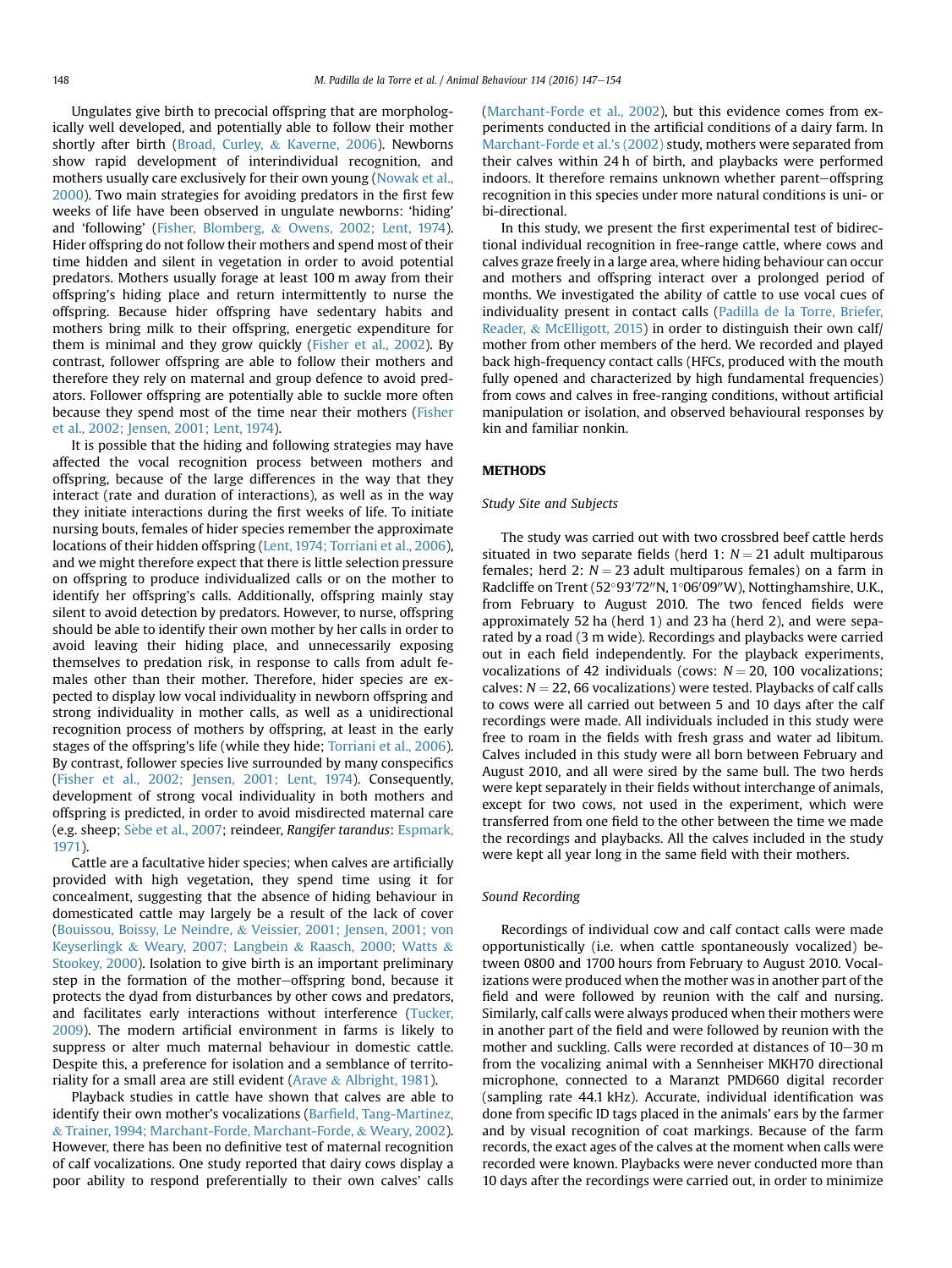age-related differences between the calls played back and the actual calls of the calf at the time of the playbacks.

## Playback Sequences

Vocalizations were uploaded to a computer at a sampling rate of 44.1 kHz and saved in a WAV format at 16-bit amplitude resolution. We used the Praat v.5.1.44 DSP Package [\(Boersma](#page-6-0) & [Weenink,](#page-6-0) [2009\)](#page-6-0) to build the sequences for the playback experiments. Calls were individually visualized using spectrograms in Praat (FFT method, window length  $= 0.1$  s, time steps  $= 100$ , frequency steps  $= 250$ , Gaussian window shape, dynamic range  $= 40$  dB). For both cows and calves, only HFCs (as opposed to low-frequency calls (LFC) produced with the mouth closed or only partially opened; [Padilla de la Torre et al., 2015\)](#page-7-0), with low levels of background noise, were considered for the playback experiments. HFCs were used instead of LFCs to ensure audibility, because LFCs are lower in amplitude than HFC, and the trials were carried out in an open field at relatively long distances  $(10-30 \text{ m})$ .

Because cows and calves sometimes produced single calls (not in sequence), it was not always possible to acquire natural sequences for all individuals tested. Furthermore, because our aim was to test whether mother and offspring recognize each other individually using the acoustic structure of calls (as opposed to other parameters such as call rate or intercall intervals), we prepared standardized sequences for cows and calves composed of the same number of calls and silence intervals (e.g. [Briefer](#page-6-0) & [McElligott,](#page-6-0) [2011](#page-6-0)). Call sequences prepared for the playback experiments were designed to reflect natural sequences. To this end, the average silence interval between each call and the total number of mother-offspring contact calls present in natural sequences were first calculated using 31 sequences from 20 cows and 19 sequences from 12 calves (age range  $10-184$  days old) from the study population. The natural number of calls per sequence observed in the field was  $5.32 \pm 0.42$  (mean  $\pm$  SEM; range 1–12 calls) for cow calls and  $2.89 \pm 0.93$  (range 1–4 calls) for calf calls. The natural silence interval was  $2.71 \pm 2.55$  s between cow calls and  $2.83 \pm 2.40$  s between calf calls. To match these averages, sequences of five cow calls interspersed with 2.7 s of silence intervals were created for the playbacks to calves (see audio file S1 in the Supplementary material for an example), while sequences of three calf calls interspersed with 2.8 s of silence intervals were created for playbacks to cows (see audio file S2 in the Supplementary material for an example). To avoid pseudoreplication, all playback sequences included different HFC calls from each cow and calf [\(McGregor, 1992\)](#page-7-0). They were preceded by 5 min of silence to allow the experimenter to start the playback and move away from the loudspeaker. Using Goldwave (version 5.11; [Craig, 2000\)](#page-7-0), we rescaled each recorded vocalization to match the root mean square (RMS) amplitude of the different vocalizations included in the sequences at the same output level. The prepared sequences were stored as mp3 files on a CD at a sampling rate of 44.1 KHz and a bit rate of 224 kbps. To verify that the acoustic structure of the sequences played back were not affected by the audio file format change (from wav to mp3), each sequence was inspected visually (spectrum and spectrogram) and by ear in both file formats (wav and mp3 files) using Praat.

#### Playback Procedure

All playback trials were performed opportunistically in the field (i.e. when mothers and their calves were separated by at least 30 m from each other, not in direct line of sight, and cover for experimenters and equipment was available). All playback experiments were carried out without any artificial isolation or manipulation of the animals, in order to cause the least disturbance possible. A total

of 42 playback trials were carried out, with a maximum of two playback trials per day (always one cow and one calf), and at least 3-4 h between trials allowing the animals to return to their normal activities. During each playback trial, the behavioural responses of three individuals were filmed simultaneously. The 'Own' individual was the mother or offspring of the individual whose calls were being played in that particular trial. The 'Others' were the two nearest individuals in the field that were not the mother or offspring of the calf or cow whose calls were being played. Each Own individual (cows,  $N = 22$ ; calves,  $N = 20$ ) was tested once with Own calls. The responses of Other cows and calves were opportunistically scored (cows,  $N = 44$ ; calves,  $N = 40$ ), depending on their proximity to the animal receiving the Own call  $(5-10 \text{ m})$  on average). On average, each cow was included as the Other individual  $1.40 \pm 0.95$  times (mean  $\pm$  SD; range 0–3 times), and each calf 1.31  $\pm$  1.12 times (mean  $\pm$  SD; range 0–2 times). Calls of calves played back to Own mothers were from animals that were on average 70.56  $\pm$  8.53 days old, and those played back to Other cows were from calves that were  $69.51 \pm 6.56$  days old. Similarly, calves tested with Own mother calls were on average  $64.10 \pm 7.62$  days old, whereas those tested with Other cow calls were on average 69.77  $\pm$  6.69 days old.

We played back call sequences using a Skytronic TEC076 portable speaker system (frequency response  $50-20$  kHz  $\pm$  3 dB). Because the fields were large (52 ha and 23 ha), individuals were usually widely separated. This allowed us to test cows and calves when their own offspring or mothers were at least 30 m away and not in direct line of sight, to avoid auditory and visual contact as much as possible. The loudspeaker was hidden with a camouflage tent or in the bushes at the edge of the field,  $10-30$  m from the subject. The sequences were played at an intensity estimated to be normal for cattle (mean  $\pm$  SD: cows, 93.79  $\pm$  0.47 dB; calves,  $93.95 \pm 0.41$  dB; measured at 1 m using a sound level meter, C weighting; SoundTest-Master, Laserliner, Warwick, U.K.). All playback trials were initiated when the individuals (Own and Other) were involved in normal activities (i.e. grazing, standing or lying down) and looking away from the speaker.

Each trial was filmed by two experimenters with digital video cameras (Sony DCR-SR58 and Panasonic SDH-H80), hidden 5–20 m from the subjects. One experimenter recorded the behavioural response of Own individuals. The second experimenter first selected the sequences to play and then moved away from the loudspeaker during the 5 min preplayback silence, in order to position herself next to the second video camera and to record the response of the two nearest Other individuals. Playback trials were conducted when no people (farmers/walkers) or food (other than grass) were present near the loudspeaker.

## Behavioural Responses

The behavioural responses of cows and calves were assessed from videos of the playbacks. For each tested individual, we measured the presence (yes or no) of each of the four following behavioural measures (in order of response strength): (1) ear movements and/or looking towards loudspeaker; (2) standing up (when the subject was lying down at the beginning of the playback) or turned towards loudspeaker (when the subject was standing at the beginning of the playback); (3) walking towards loudspeaker; (4) calling back and/or meeting Own mother/calf. Behavioural responses were clustered in some cases (1, 2 and 4) because they often occurred simultaneously. Additionally, the latency for the first behavioural response to occur was recorded as the time between the beginning of the first call in the playback sequence and the first behavioural response (i.e. one of the four above-mentioned behavioural measures). All behavioural responses were scored by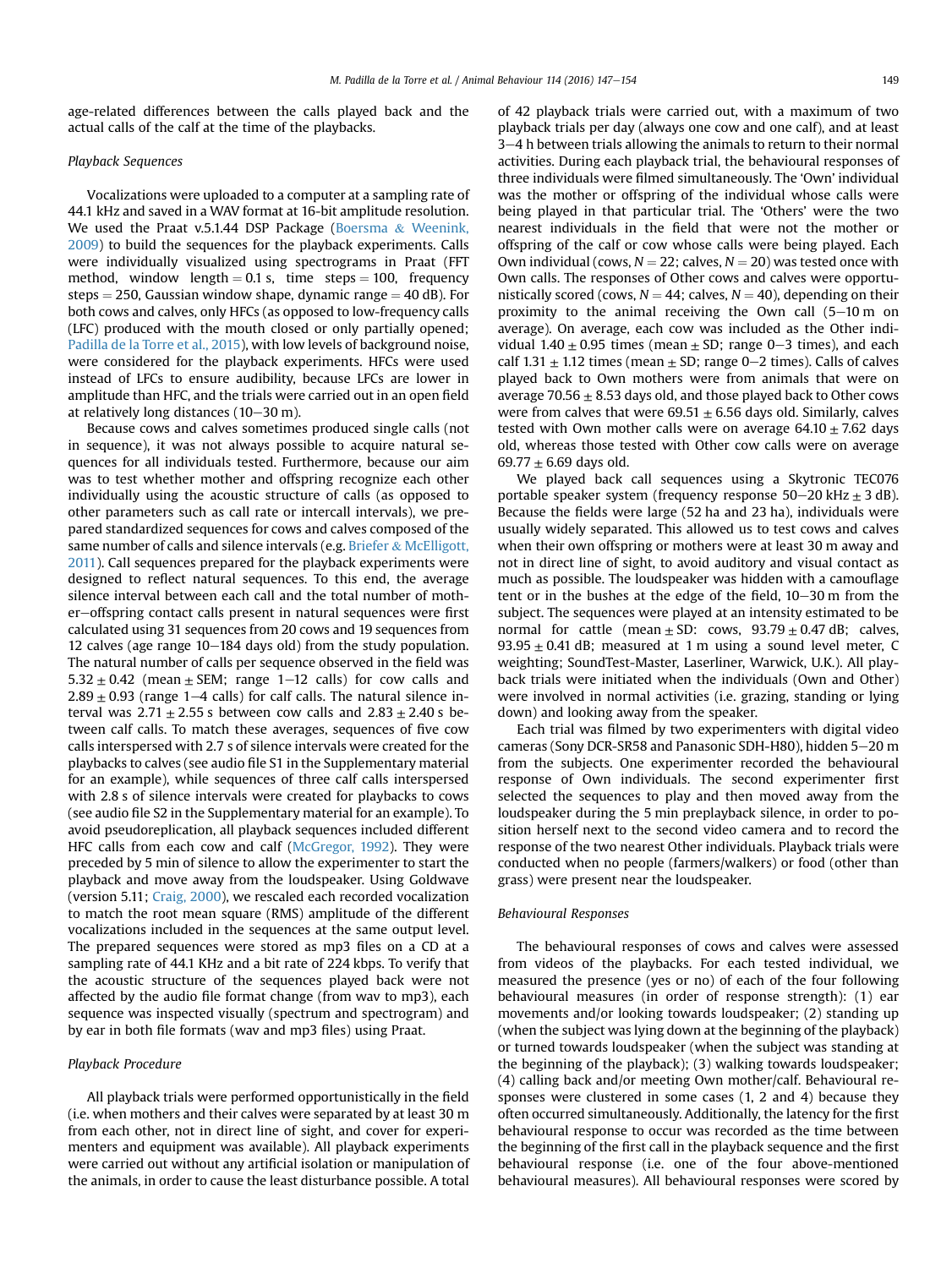an observer who was blind as to which subject was Own and which was Other.

# Statistical Analysis

Differences in each behavioural response (behavioural measures  $1-4$ ) between treatments (Own versus Other) were examined using binomial generalized linear mixed models (binomial GLMMs; logit link function; one model per behavioural response) for both cows and calves. When analysing responses to playbacks of calf calls to cows, the ages (number of days from birth until the moment of the trial) of the calf providing the playback and of the calf of the mother whose response was being recorded were included as covariates in the models, together with the date of the playback. With binomial data, and relatively small sample sizes, it was not possible to test all possible interaction terms (parameter estimates would not converge). Thus, we tested only the main effects, plus the interaction between treatment and the age of the calf of the mother whose response was being recorded. When calves were receiving the playback, their own age was included, as well as the date of the playback. All models included trial as a random effect. GLMMs were analysed using R v 2.13.0 ([R Development Core Team, 2009\)](#page-7-0). For each model, we assessed the statistical significance of the factors by comparing the model with and without the factor included using likelihood-ratio tests (LRT). The LRT statistics follow a chi-square distribution with degrees of freedom equal to the difference in the number of parameters. Additionally, differences between the latency to react to Other and Own playbacks were analysed using a Wilcoxon signed-rank test. This analysis was carried out using SPSS v 20 (SPSS Inc, Armonk, NY, U.S.A.). All results are presented as means  $\pm$  SEM.

#### Ethical Note

Animal care and all experimental procedures were carried out in accordance with the [ASAB/ABS \(2012\)](#page-6-0) guidelines. Cattle included in this study were habituated to the presence of farmers and the researchers. The habituation to people allows for approaches close enough to conduct playback experiments [\(Pitcher, Briefer,](#page-7-0) & [McElligott, 2015\)](#page-7-0). During the recordings, mothers and calves were never manipulated or isolated. Likewise, playbacks were carried out opportunistically when mothers and calves were spontaneously separated (in different parts of the field). All mothers accepted their calves for nursing after the playbacks.

## RESULTS

## Cow Behavioural Responses to Playbacks

For three of the four types of behavioural response measured, mothers were significantly more likely to respond to calls from their own calves (Own) than to calls from calves belonging to other cows (Other; [Fig. 1,](#page-4-0) [Table 1](#page-4-0)).

There was an effect of the age of the calf belonging to the cow, on three of the four behavioural responses, with cows overall being more likely to respond to playbacks (Own and Other) if their own calves were younger [\(Table 1,](#page-4-0) [Fig. 2\)](#page-5-0). There was also an interaction between the age of a cow's calf and the playback treatment for three of the behavioural responses ([Table 1\)](#page-4-0). There was no significant effect of the age of the calf whose calls were used for the playback, or of the date when the playbacks were carried out, on any of the behavioural responses [\(Table 1](#page-4-0)).

#### Calf Behavioural Responses to Playbacks

In the four types of behavioural response measured, calves were significantly more likely to respond to calls from their own mothers than to calls from other cows (Other; [Fig. 3,](#page-5-0) [Table 2\)](#page-6-0).

There was no significant effect of calf age on the probability that it would show any of the observed behaviours in response to the playbacks, nor was there an interaction between the playback treatment (Own or Other) and age. Similarly, there was no significant effect of the date when the playbacks were carried out ([Table 2\)](#page-6-0).

## Latency of Behavioural Responses to Playbacks

Calves reacted faster to playbacks of their own mothers (Own) than to other cows (Other; [Fig. 4;](#page-6-0) Wilcoxon signed-rank test:  $Z = -2.93$ ,  $N = 13$ ,  $P = 0.003$ ). By contrast, in cows, there was no difference in the latency to react in response to playbacks of calls from Own and Other calves (Wilcoxon signed-rank test:  $Z = -1.858$ ,  $N = 15$ ,  $P = 0.063$ ).

# DISCUSSION

We investigated whether mother-offspring individual vocal recognition occurs in cattle using playback experiments. The ability of mother and offspring to identify each other is thought to be linked to parental care and predator avoidance strategies in ungulates [\(Torriani et al., 2006](#page-7-0)). The general consensus is that cattle are a hider species ([Bouissou et al., 2001; von Keyserlingk](#page-6-0) & [Weary,](#page-6-0) [2007; Tucker, 2009; Watts](#page-6-0) & [Stookey, 2000\)](#page-6-0), and we accordingly predicted ([Lent, 1974; Torriani et al., 2006\)](#page-7-0) that unidirectional vocal recognition of mothers by calves would be evident. Our results support previous studies (Barfi[eld et al., 1994; Marchant-Forde](#page-6-0) [et al., 2002](#page-6-0)), which suggested that calves can distinguish the calls of their own mothers from those of other cows. Our results also reveal for the first time that cows are also able to recognize the calls of their own calves. Contrary to our initial prediction, we thus found bidirectional and not unidirectional mother-offspring recognition in cattle, which is more similar to the recognition process observed in follower species [\(Espmark, 1971; S](#page-7-0)è[be et al., 2007](#page-7-0)) than in other hider species (e.g. fallow deer: [Torriani et al., 2006](#page-7-0)). Additionally, our findings suggest that responses to vocalizations are partially influenced by own calf age, with cows overall being more likely to respond to playbacks of their own calf when they were younger. Overall, our findings show that there is bidirectional individual recognition by vocal cues between mothers and offspring in domestic cattle. Our study highlights the need for more comparative studies using domestic and closely related wild species since they may yield important insights into the evolution of vocal communication, and into the genetic and environmental changes that have occurred throughout domestication [\(Price, 1984; Bradley](#page-7-0) & [Magee,](#page-7-0) [2006; Zeder, 2012](#page-7-0)).

Individual bidirectional vocal recognition displayed by cows and calves could reflect the fact that hiding behaviour in domestic cattle is relatively weak [\(Bouissou et al., 2001; Vitale, Tenucci, Papini,](#page-6-0) & [Lovari, 1986](#page-6-0)). Indeed, the period of hiding (or isolation if hiding is not possible) appears to be rather short: 3 weeks after birth, calves spend most of their time in small groups with other offspring of similar ages [\(Bouissou et al., 2001; Vitale et al., 1986](#page-6-0)). The classification of species as hiders or followers in domestic settings is not clear cut, because their normal social behaviours may be markedly constrained. Domestic cattle have commonly been classified as a hider species because, although cattle in modern farming environments often do not have the opportunity to hide their young, when cover is provided, hiding behaviour has been observed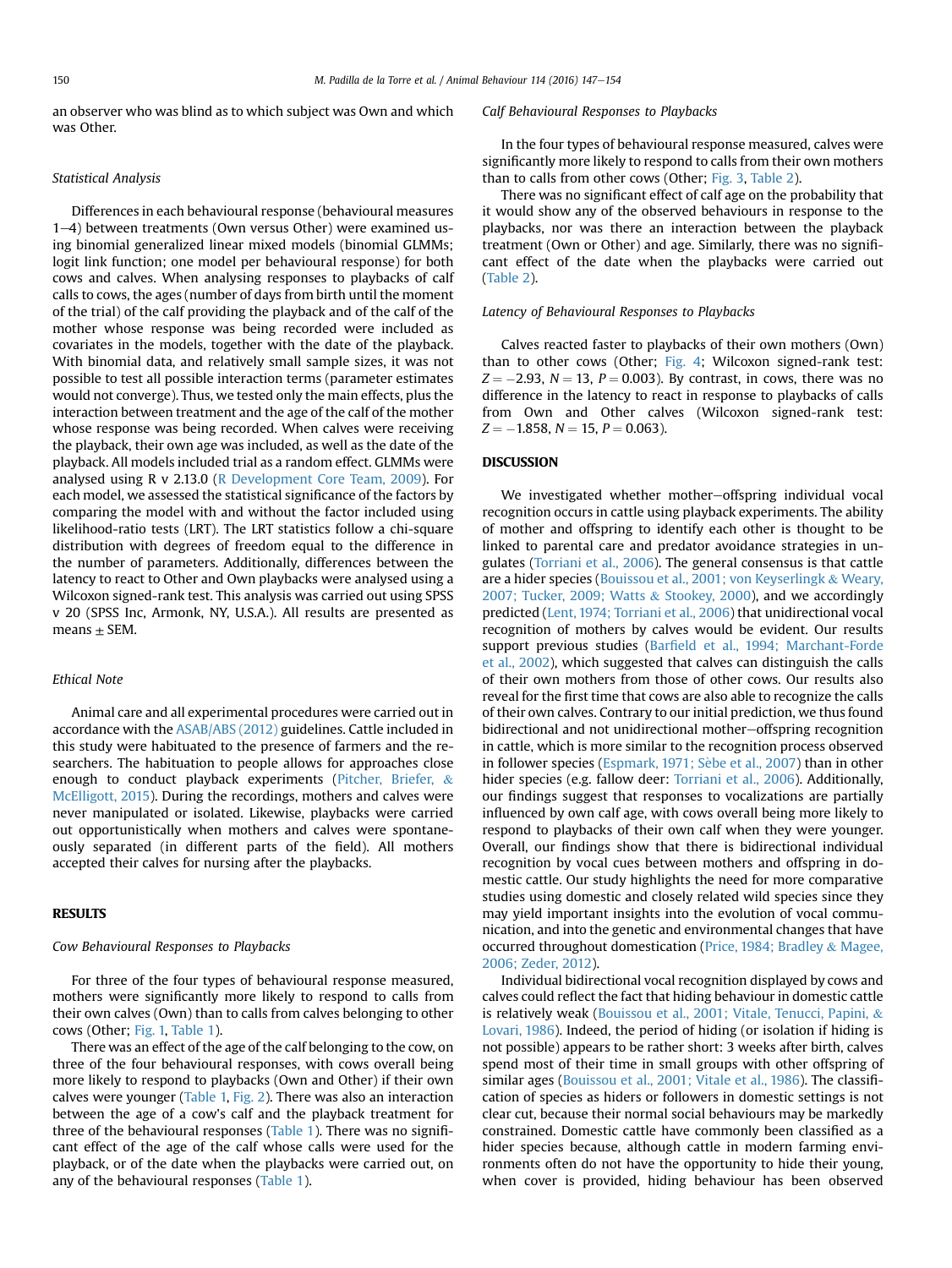<span id="page-4-0"></span>

Figure 1. Proportion of cows responding to playbacks of their Own or a different (Other) calf. Four different behavioural responses were recorded, and these are presented in order of the strength of the response (i.e. from ear movement/look towards the speaker to calling back/meeting calf), with the strongest response on the right (binomial GLMM: \*P < 0.05; \*\*\*  $P < 0.001$ ). Error bars are 95% confidence intervals from the binomial distribution.

#### Table 1

Results of binomial generalized linear mixed models testing the effect of the playback treatment (Own or Other), the age of the calf providing the playback call and the interaction between the two on the probability that cows would respond (four behavioural responses)

| Effect                                            | Ear movements or<br>looking towards speaker | Turning towards<br>speaker/standing up | Walking towards speaker | Calling back or meeting calf |
|---------------------------------------------------|---------------------------------------------|----------------------------------------|-------------------------|------------------------------|
| Playback treatment (Own vs Other cows)            | $X_1^2 = 5.95$                              | $X_1^2 = 7.43$                         | $X_1^2 = 5.85$          | $X_1^2 = 2.69$               |
|                                                   | $P = 0.014$                                 | P<0.001                                | $P = 0.015$             | $P = 0.100$                  |
| Age of calf belonging to cow                      | $X_1^2 = 1.26$                              | $X_1^2$ = 12.39                        | $X_1^2$ = 13.71         | $X_1^2 = 5.69$               |
|                                                   | $P = 0.260$                                 | P < 0.001                              | P < 0.001               | $P = 0.017$                  |
| Age of calf providing playback                    | $X_1^2 = 0.02$                              | $X_1^2 = 0.17$                         | $X_1^2 = 0.09$          | $X_1^2 = 1.75$               |
|                                                   | $P = 0.883$                                 | $P = 0.677$                            | $P = 0.755$             | $P = 0.185$                  |
| Playback treatment * Age of calf belonging to cow | $X_1^2 = 6.09$                              | $X_1^2 = 10.34$                        | $X_1^2 = 9.39$          | $X_1^2 = 1.81$               |
|                                                   | $P = 0.013$                                 | $P = 0.001$                            | $P = 0.002$             | $P = 0.177$                  |
| Date of playback                                  | $X_1^2 = 2.26$                              | $X_1^2 = 0.43$                         | $X_1^2 = 1.46$          | $X_1^2 = 0.26$               |
|                                                   | $P = 0.131$                                 | $P = 0.511$                            | $P = 0.226$             | $P = 0.604$                  |

The age of the calf belonging to the Own or Other cow and the date of the playback trial were tested as covariates. Because Own and Other animals were tested with playbacks simultaneously, the playback trial was fitted as a random effect.

([Langbein](#page-7-0) & [Raasch, 2000](#page-7-0)). Similarly, domestic goats, in which bidirectional vocal recognition has also been observed ([Briefer](#page-6-0)  $\&$ [McElligott, 2011](#page-6-0)), are classified as a hider species, despite the fact that some researchers have reported that they do not display hiding behaviour under some domestic settings [\(Rudge, 1970; Tennessen](#page-7-0)  $&$  [Hudson, 1981\)](#page-7-0). We hypothesize that early social integration with other conspecifics observed in both cattle and goats has favoured bidirectional recognition in these species.

The wild ancestors of domestic cattle are extinct ([Bradley](#page-6-0)  $\&$ [Magee, 2006](#page-6-0)). However, feral populations of ancient cattle breeds and other closely related bovid species might provide evidence of the antipredator strategy that existed before this species was domesticated. For example, Chillingham cattle offspring are reported to hide [\(Hall, 1986](#page-7-0)), and Maremma cattle have been observed displaying both hider and follower strategies in the early weeks of life, depending on the availability of cover [\(Vitale et al.,](#page-7-0) [1986\)](#page-7-0). It may be more generally true that attempts to divide ungulates into hiders and followers, and to make predictions about mother-offspring recognition based on this dichotomy without considering intermediate behavioural patterns ([Ralls, Kranz,](#page-7-0) & [Lundrigan, 1986](#page-7-0)), are flawed. Extensive research about maternal behaviour in captive ungulates ([Ralls et al., 1986; Ralls, Kranz,](#page-7-0) &

[Lundrigan, 1987](#page-7-0)) has led to the conclusion that the hider-follower dichotomy is an overly simplistic characterization of the mother-offspring predator-avoiding strategy, which is not effective in describing the whole range of behavioural patterns adopted by ungulates.

Irrespective of the hider  $-$  follower dichotomy, when considering the relationship between the extent of vocal individuality observed in a species and the behavioural strategies exhibited by that species in its evolutionary past, it is important to remember that detectable individuality does not necessarily need to 'evolve' as an adaptive trait. Some degree of individuality must exist in all species that vocalize, as a necessary consequence of the unique combination of genotype and environment experienced by each individual. These combinations will generate differences between individuals in vocal-tract morphology, and hence in the acoustic properties of vocalizations. Similarly, the ability to detect individuality in conspecifics may arise as an inevitable consequence of selection on sensory and cognitive capabilities caused by the benefits of being able to interpret other subtle differences in sounds present in the environment. Hence, it may be the case that individuality in mother-offspring cattle contact vocalizations ([Padilla de la Torre et al., 2015](#page-7-0)), and bidirectional recognition, has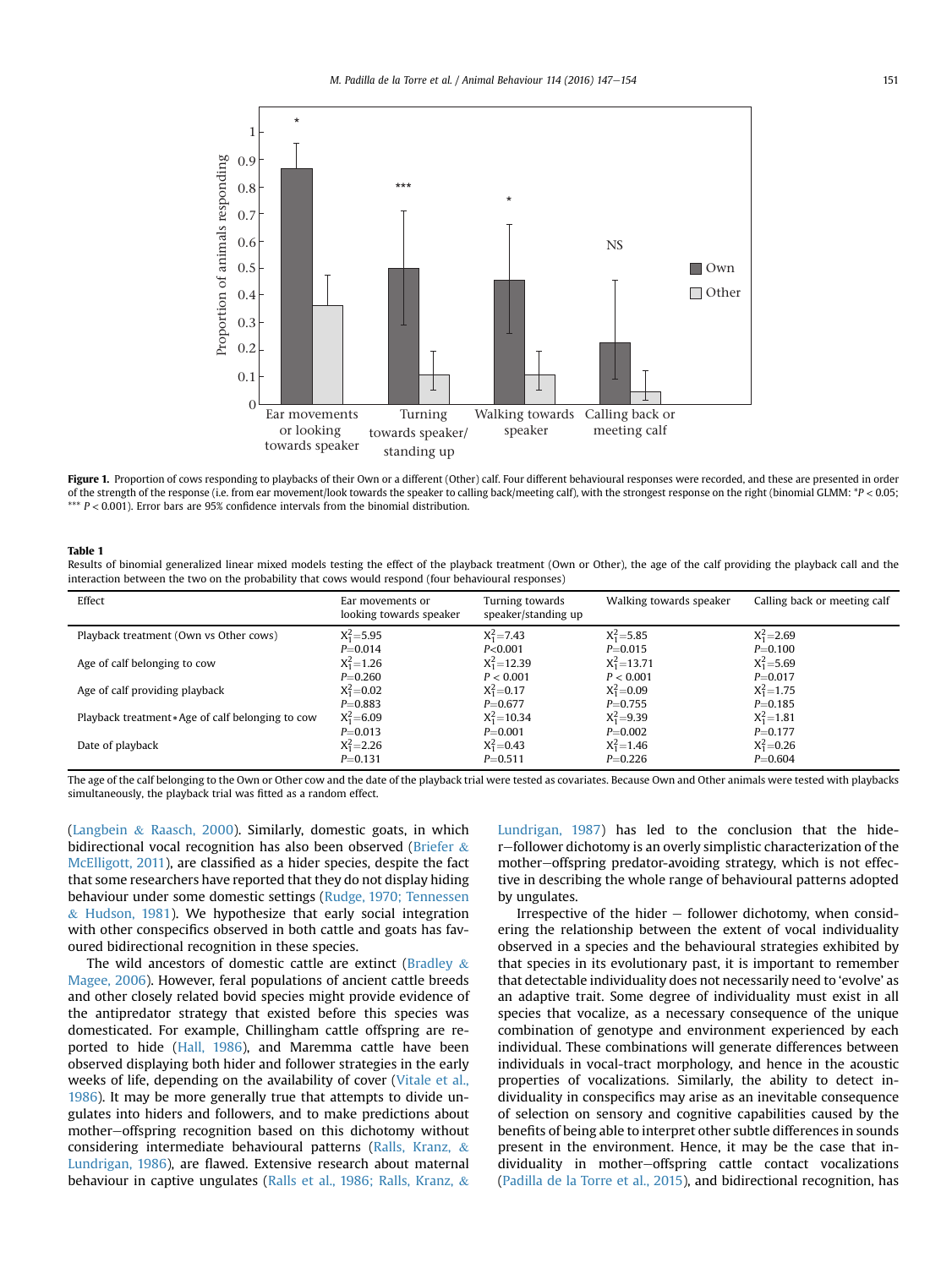<span id="page-5-0"></span>

Figure 2. The effect of the age of a cow's calf on the likelihood that she would respond to playbacks of calls from Own and Other calves. Data shown are the mean age ± SEM of the calves belonging to tested cows, which either did or did not respond to playbacks, for the four behavioural measures. The behavioural responses are presented in order of strength. (a) Ear movements or looking towards speaker. (b) Turning towards speaker or standing up. (c) Walking towards speaker. (d) Calling back or meeting their own calf (binomial GLMM).



Figure 3. Proportion of calves responding to playbacks from Own and Other cows. Four different behavioural responses are presented in order of the strength of the response of the observed reaction to the playback trial, from left to right (binomial GLMM: \*P < 0.05; \*\*\*P < 0.001). Error bars are 95% confidence intervals from the binomial distribution.

not been shaped by any selective pressures associated with the behavioural strategy employed by mothers and offspring in the ancestors of modern cattle.

Our results show that the age of the calf is an important factor in determining a cow's response to playbacks. Mothers of younger calves tended to respond more strongly than mothers of older calves to playbacks in general. The mother-offspring relationship weakens over time as the calf grows and becomes more independent, in modern domestic cattle ([von Keyserlingk](#page-7-0) & [Weary, 2007;](#page-7-0) [Thomas, Weary,](#page-7-0) & [Appleby, 2001\)](#page-7-0), in ancient breeds (Maremma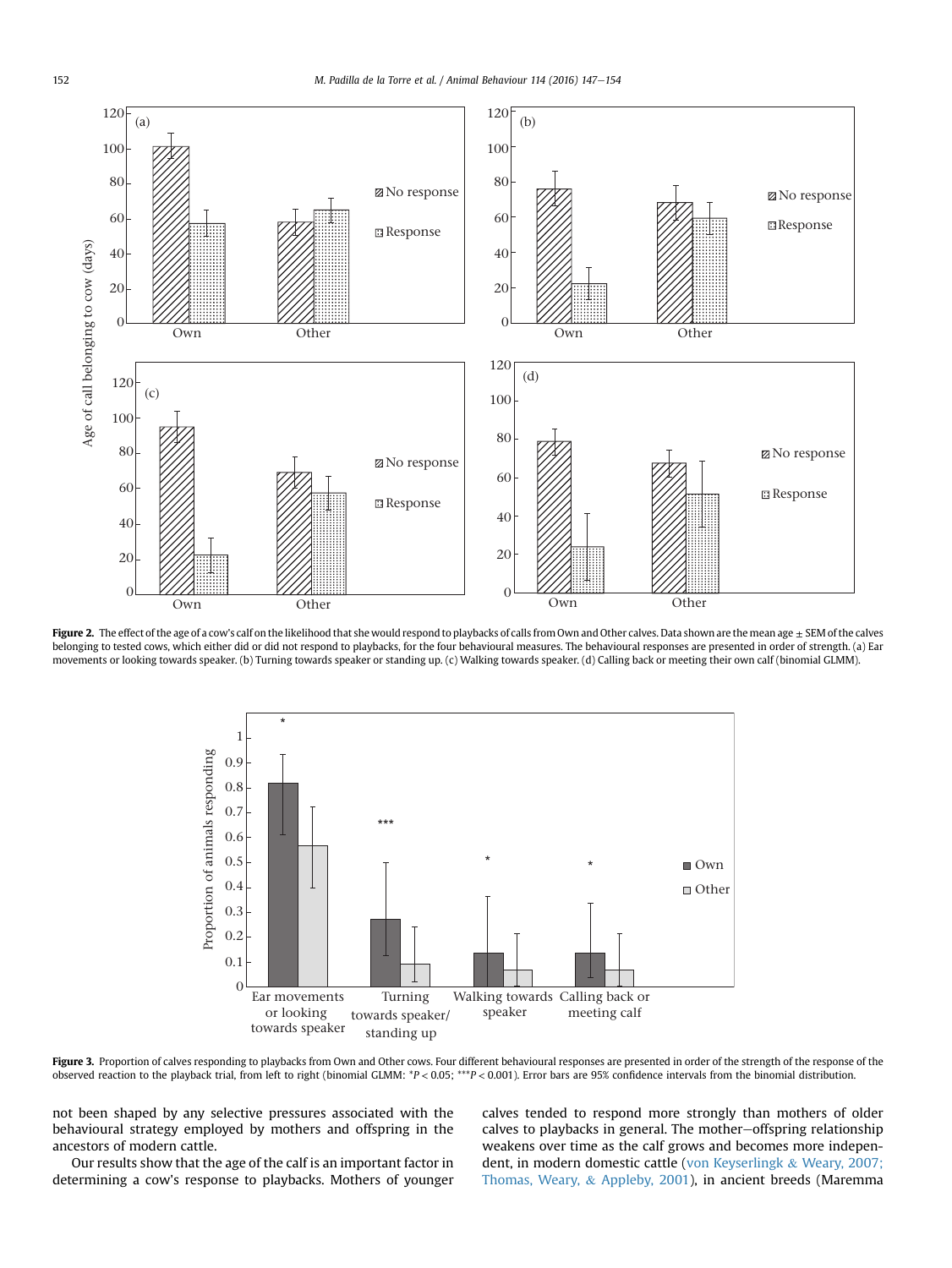#### <span id="page-6-0"></span>Table 2

Results of binomial generalized linear mixed models testing the effect of the playback treatment (Own or Other cow), the age of the calf, the interaction between the two and the date of the playback trial on the probability that calves would respond (four behavioural responses)

| Effect                                   | Ear movements or<br>looking towards speaker | Turning towards<br>speaker/standing up | Walking towards speaker | Calling back or meeting mother |
|------------------------------------------|---------------------------------------------|----------------------------------------|-------------------------|--------------------------------|
| Playback treatment (Own vs Other calves) | $X_1^2 = 4.17$                              | $X_1^2 = 12.0$                         | $X_1^2 = 5.98$          | $X_1^2 = 5.98$                 |
|                                          | $P = 0.041$                                 | P<0.001                                | $P = 0.014$             | $P = 0.014$                    |
| Age of calf played back                  | $X_1^2 = 0.05$                              | $X_1^2 = 0.00$                         | $X_1^2 = 0.56$          | $X_1^2 = 0.56$                 |
|                                          | $P = 0.816$                                 | $P = 0.999$                            | $P = 0.452$             | $P = 0.452$                    |
| Playback treatment * Age of calf         | $X_1^2 = 0.04$                              | $X_1^2 = 0.09$                         | $X_1^2 = 0.16$          | $X_1^2 = 0.16$                 |
|                                          | $P = 0.834$                                 | $P = 0.755$                            | $P = 0.688$             | $P = 0.688$                    |
| Date of playback                         | $X_1^2 = 0.07$                              | $X_1^2 = 0.06$                         | $X_1^2 = 0.78$          | $X_1^2 = 0.78$                 |
|                                          | $P = 0.789$                                 | $P = 0.803$                            | $P = 0.376$             | $P = 0.376$                    |

Because Own and Other animals were exposed to playback simultaneously, playback trial was fitted as a random effect.



Figure 4. Average  $\pm$  SEM latency to respond in one of four ways (ear movements and/ or looking towards speaker; turning towards speaker or standing up; walking towards speaker; calling back and/or meeting their own calf or mother) to playbacks of calls from Own and Other animals in cows and calves (Wilcoxon signed-rank test:  $*$  $P$  < 0.01).

cattle; [Vitale et al., 1986](#page-7-0)) and in other ungulates such as American bison, Bison bison ([Green, 1992\)](#page-7-0). By contrast, even though a decrease in responsiveness in older calves might be expected as they become more independent from their mother with regard to feeding (i.e. weaning period) and less vulnerable to predators [\(Estes](#page-7-0) & [Estes, 1979; Green, 1992; von Keyserlingk](#page-7-0) & [Weary, 2007;](#page-7-0) [Thomas et al., 2001; Vitale et al., 1986](#page-7-0)), there was no reciprocal tendency in this study for older calves to pay less attention to playbacks of their mother's calls. This is probably linked to the strength of the attachment of calves to their mothers, which does not seem to decrease with age even after weaning [\(Veissier](#page-7-0)  $&$  [Le](#page-7-0) [Neindre, 1989\)](#page-7-0).

## Conclusion

Unlike previous studies aimed at testing cattle mother-offspring recognition (e.g. Barfield et al., 1994; Marchant-Forde et al., 2002), our study was carried out on free-range animals, which were allowed to graze undisturbed outdoors in relatively large fields. Our findings strongly suggest that, under these conditions, individual vocal recognition between domestic cows and calves is bidirectional, and that the response of mothers is at least partly influenced by their own calf's age. Despite cattle being classified as a hider species, the recognition process thus seems more similar to what has been observed in follower species ([Espmark, 1971; S](#page-7-0)è[be et al.,](#page-7-0) [2007\)](#page-7-0) than in other hider species ([Torriani et al., 2006](#page-7-0)). To understand how and why this pattern exists in a domestic setting, we need a greater understanding of the conditions under which individual recognition has evolved. Detailed comparative behavioural studies of domestic, feral and wild ungulates are needed to determine the differences in parent-offspring interactions within and between species ([Ralls et al., 1986, 1987\)](#page-7-0), beyond the simple classification of species as 'hiders' or 'followers' ([Fisher et al., 2002;](#page-7-0) [Ralls et al., 1986](#page-7-0)).

## Acknowledgments

We thank Catherine, Desire and David Hackett for their help and access to the animals on their farm in Radcliffe on Trent, Nottinghamshire, U.K. M.P.d.l.T. was funded by the National Council of Science and Technology, Mexico (CONACYT) PhD (scholarship No. 304365), and E.F.B. by a Swiss National Science Foundation fellowship (No. PZ00P3\_148200).

#### Supplementary Material

Supplementary material associated with this article can be found, in the online version, at [http://dx.doi.org/10.1016/j.anbehav.](http://dx.doi.org/10.1016/j.anbehav.2016.02.004) [2016.02.004.](http://dx.doi.org/10.1016/j.anbehav.2016.02.004)

#### References

- Alexander, G. (1977). Role of auditory and visual cues in mutual recognition be-<br>[tween ewes and lambs in Merino sheep.](http://refhub.elsevier.com/S0003-3472(16)00044-0/sref1) Applied Animal Ethology, 3, 65–[81.](http://refhub.elsevier.com/S0003-3472(16)00044-0/sref1)
- [Alexander, G. \(1978\). Odour, and the recognition of lambs by merino ewes.](http://refhub.elsevier.com/S0003-3472(16)00044-0/sref2) Applied [Animal Ethology, 4](http://refhub.elsevier.com/S0003-3472(16)00044-0/sref2), 153-[158](http://refhub.elsevier.com/S0003-3472(16)00044-0/sref2).
- [Alexander, G., & Shilito, E. E. \(1977\). The importance of odour, appearance and voice](http://refhub.elsevier.com/S0003-3472(16)00044-0/sref3) [in maternal recognition of the young in merino sheep \(](http://refhub.elsevier.com/S0003-3472(16)00044-0/sref3)Ovis aries). Applied Animal Ethology,  $3, 127-135$  $3, 127-135$ .
- [Arave, C. W., & Albright, J. L. \(1981\). Cattle behaviour.](http://refhub.elsevier.com/S0003-3472(16)00044-0/sref4) Journal of Dairy Science, 64, [1318](http://refhub.elsevier.com/S0003-3472(16)00044-0/sref4)-[1329](http://refhub.elsevier.com/S0003-3472(16)00044-0/sref4).
- [ASAB/ABS. \(2012\). Guidelines for the treatment of animals in behavioural research](http://refhub.elsevier.com/S0003-3472(16)00044-0/sref5) and teaching. [Animal Behaviour, 83](http://refhub.elsevier.com/S0003-3472(16)00044-0/sref5), 301-[309](http://refhub.elsevier.com/S0003-3472(16)00044-0/sref5).
- Barfi[eld, C. H., Tang-Martinez, Z., & Trainer, J. M. \(1994\). Domestic calves \(](http://refhub.elsevier.com/S0003-3472(16)00044-0/sref6)Bos taurus) [recognize their own mothers by auditory cues.](http://refhub.elsevier.com/S0003-3472(16)00044-0/sref6) Ethology, 97, 257–[264.](http://refhub.elsevier.com/S0003-3472(16)00044-0/sref6)
- Boersma, P., & Weenink, D. (2009). Praat: Doing phonetics by computer. Retrieved from [http://www.praat.org/.](http://www.praat.org/)
- [Bouissou, M. F., Boissy, A., Le Neindre, P., & Veissier, I. \(2001\). The social behaviour in](http://refhub.elsevier.com/S0003-3472(16)00044-0/sref8) [cattle. In L. J. Keeling, & H. W. Gonyou \(Eds.\),](http://refhub.elsevier.com/S0003-3472(16)00044-0/sref8) Social behaviour in farm animals [\(pp. 113](http://refhub.elsevier.com/S0003-3472(16)00044-0/sref8)-[145\). Oxon, U.K.: CABI Publishing](http://refhub.elsevier.com/S0003-3472(16)00044-0/sref8).
- [Bradley, D. G., & Magee, D. A. \(2006\). Genetics and the origins of domestic cattle. In](http://refhub.elsevier.com/S0003-3472(16)00044-0/sref9) [M. A. Zeder, D. G. Bradley, E. Emshwiller, & B. D. Smith \(Eds.\),](http://refhub.elsevier.com/S0003-3472(16)00044-0/sref9) Documenting [domestication: New genetic and archaeological paradigms](http://refhub.elsevier.com/S0003-3472(16)00044-0/sref9) (pp. 317-[328\). London,](http://refhub.elsevier.com/S0003-3472(16)00044-0/sref9) [U.K.: University of California Press.](http://refhub.elsevier.com/S0003-3472(16)00044-0/sref9)
- [Briefer, E., & McElligott, A. G. \(2011\). Mutual mother-offspring vocal recognition in](http://refhub.elsevier.com/S0003-3472(16)00044-0/sref10) [an ungulate hider species \(](http://refhub.elsevier.com/S0003-3472(16)00044-0/sref10)Capra hircus). Animal Cognition, 14, 585-[598.](http://refhub.elsevier.com/S0003-3472(16)00044-0/sref10)
- [Broad, K. D., Curley, J. P., & Kaverne, E. B. \(2006\). Mother-infant bonding and the](http://refhub.elsevier.com/S0003-3472(16)00044-0/sref11) [evolution of mammalian social relationships.](http://refhub.elsevier.com/S0003-3472(16)00044-0/sref11) Philosophical Transactions of the [Royal Society B, 361](http://refhub.elsevier.com/S0003-3472(16)00044-0/sref11), 2199-[2214.](http://refhub.elsevier.com/S0003-3472(16)00044-0/sref11)
- [Charrier, I., Aubin, T., & Mathevon, N. \(2010\). Mother-calf vocal communication in](http://refhub.elsevier.com/S0003-3472(16)00044-0/sref12) Atlantic walrus: a first fi[eld experimental study.](http://refhub.elsevier.com/S0003-3472(16)00044-0/sref12) Animal Cognition, 13, 471-[482](http://refhub.elsevier.com/S0003-3472(16)00044-0/sref12).
- [Coulon, M., Deputte, B. L., Heyman, Y., & Baudoin, C. \(2009\). Individual recognition](http://refhub.elsevier.com/S0003-3472(16)00044-0/sref13) in domestic cattle (Bos taurus[\): evidence from 2D-images of heads from](http://refhub.elsevier.com/S0003-3472(16)00044-0/sref13) [different breeds.](http://refhub.elsevier.com/S0003-3472(16)00044-0/sref13) PLoS One,  $4, 1-8$  $4, 1-8$ .